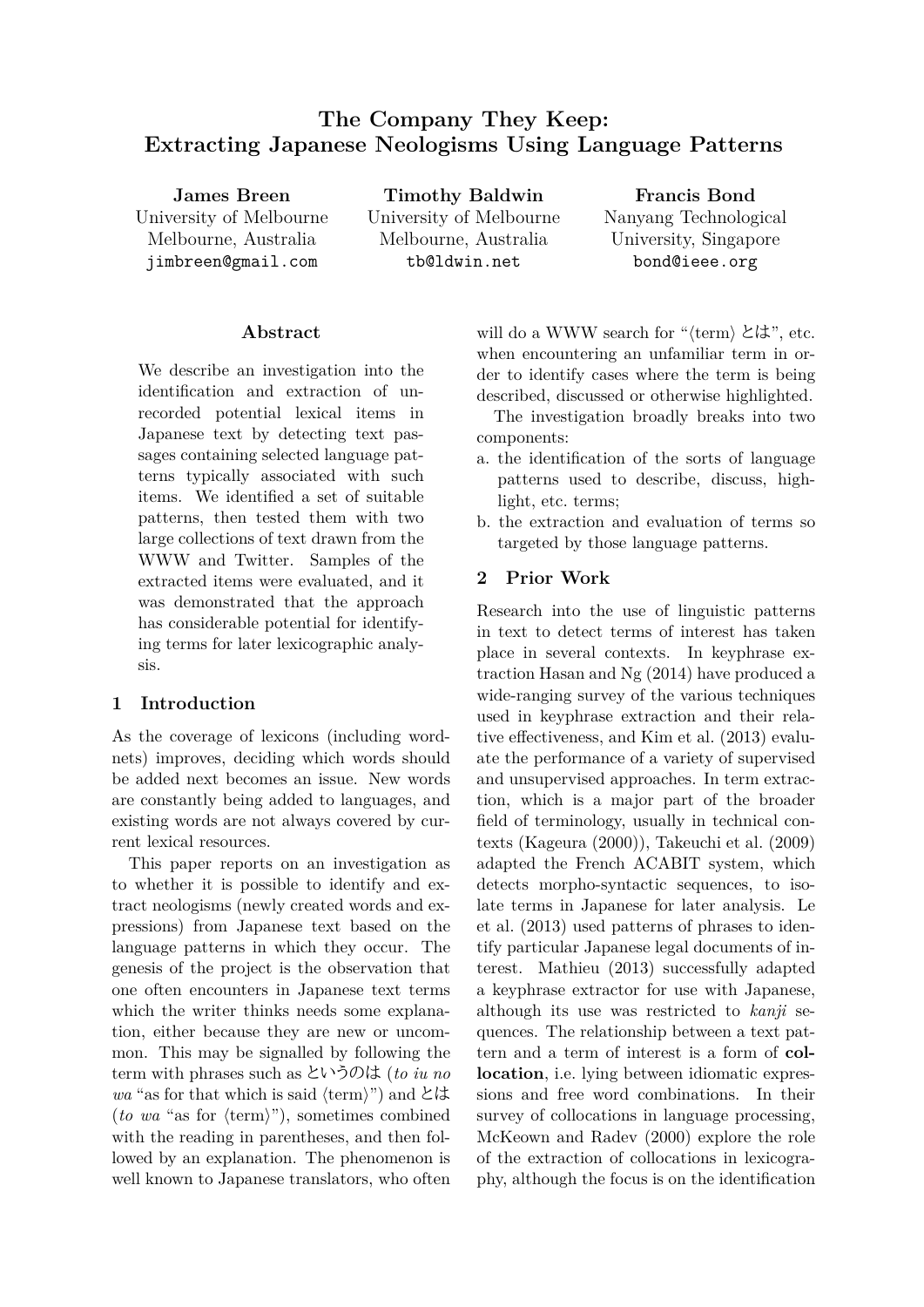of general terms rather than those which are highlighted as being of interest. Prior published research into the use of Japanese text patterns which target general terms of interest appears to be quite limited. Sato and Kaide (2010) employed a related technique for extracting English–Japanese name pairs by scanning texts for nearby occurrences of *Mr*, *Mrs*, etc. and the Japanese equivalents, e.g.  $\forall \lambda$ (*san*).

## **3 Text Corpora**

An essential element of the investigation is the availability of substantial quantities of Japanese text, preferably from a variety of sources. While there are number of Japanese corpora available for use in NLP work, most are actually quite small. In this study we used two text collections:

- a. the Kyoto WWW Corpus. This is a collection of 500 million Japanese sentences collected from WWW pages in 2004. The main problem is that it is getting dated, and hence what may have been neologisms at the time of its collation may well be recorded and accepted now, or have totally faded from use.
- b. Twitter text. We used a collection of 870 million Japanese text passages extracted from 2014 and 2015 Twitter data. This data provides the opportunity to see how the techniques under investigation perform with with contemporary and at times slangy text.

# **4 Initial Exploration**

## **4.1 Pattern Frequencies**

Initially we explored whether the text patterns typically associated with the discussion of particular terms occur in sufficient quantities to make them useful search keys by examining their frequencies in the Google Japanese *n*gram Corpus (Kudo and Kazawa, 2007) (see Table 1).

The high-scoring とは is really a common form of topic marker without any particular association with new or unusual terms, and almost certainly would produce very noisy results if used as a search pattern. On the other hand というのは, という言葉, という意味 and の 意味は are typically associated with particular

| Term                                                       | Frequency                |
|------------------------------------------------------------|--------------------------|
| とは to wa "as for"                                          | 169,756,339              |
| というのは/と言うのは<br>to iu no wa "as for the said"               | 19, 134, 679/1, 207, 555 |
| という言葉/ということば<br>to in kotoba "said term"                   | 5,360,613/167,095        |
| という意味/といういみ<br>to iu imi "said term's<br>meaning"          | 4,544,800/10,364         |
| という意味は to iu imi wa<br>"as for the said term's<br>meaning" | 51,726                   |
| の意味は/のいみは<br>no imi wa "as for the<br>meaning of"          | 1,979,108/1,169          |

Table 1: Google *n*-gram Corpus Frequencies of Text Patterns

terms and are probably worth further investigation.

# **4.2 Testing Contexts of Known New Terms**

We also investigated the sorts of contexts in which known new terms are being used to see if any useful additional patterns could be identified. As an initial exploration 5 terms were chosen from recent additions to the JMdict database (Breen, 2004) which had been noted as popular new words/expressions. The 5 terms were:

- マタハラ *matahara* abbreviation meaning "workplace discrimination against pregnant women";
- こじらせ女子 *kojirase joshi* "girl who has low self-esteem";
- ナマポ *namapo* slang for "welfare recipient"
- 美魔女 *bimajo* "middle-aged woman who looks very young for her age"
- 隠れメタボ *kakure metabo* abbreviation meaning "normal weight obesity"

10 sentences for each term were extracted using a WWW search. While this is clearly a small number of samples, it emerged that there were relatively few of the というと は/etc. sorts of patterns used; only four occurred a total of seven times in the 50 sentences, and quite a number of the terms being tested occurred encapsulated by some form of parentheses, either "..." (5 occurrences), [...]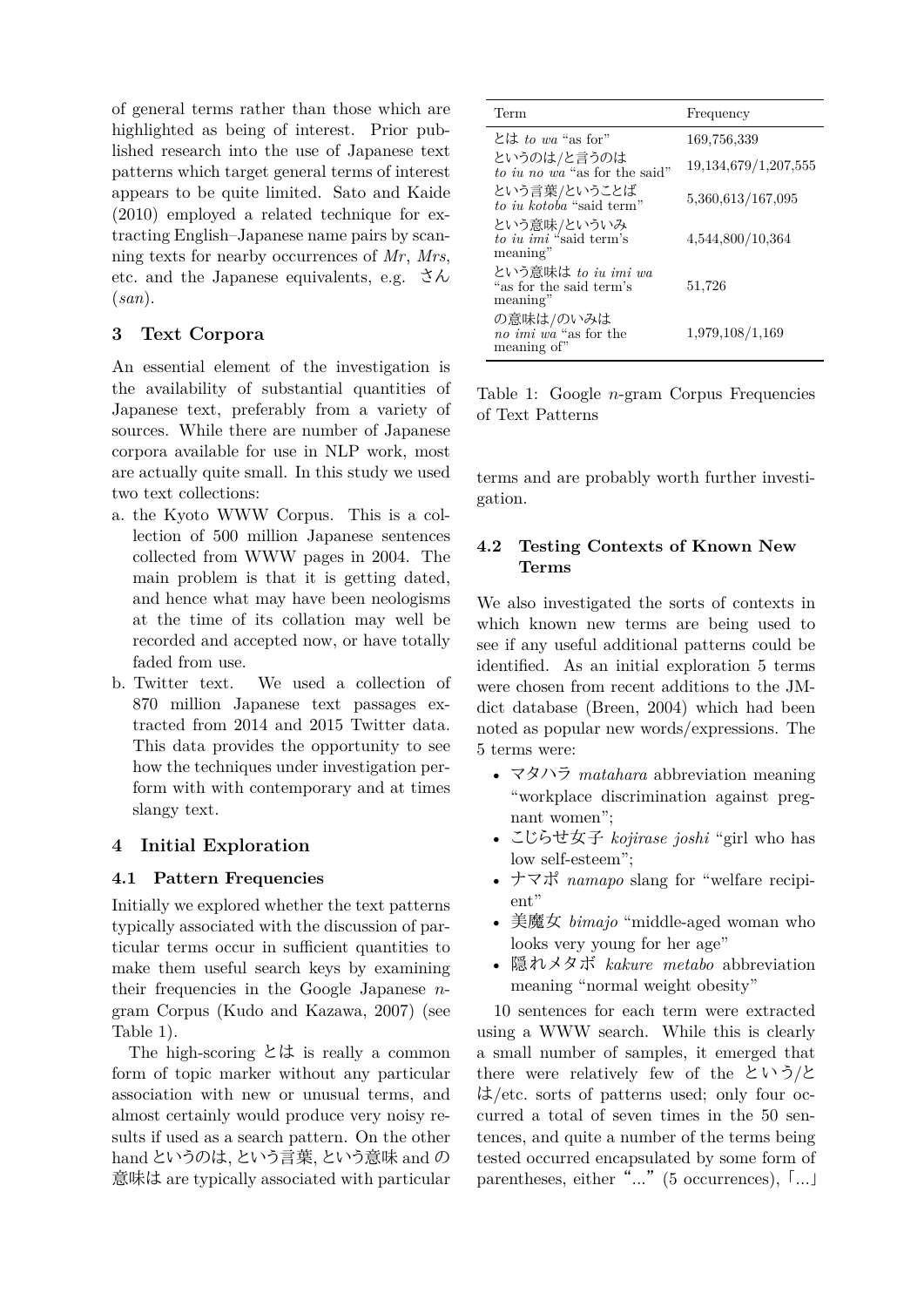| Term                                              | Frequency |
|---------------------------------------------------|-----------|
| 造語 zōgo<br>"neologism, coinage"                   | 232,837   |
| 新語 shingo<br>"neologism, new word"                | 152,785   |
| 現代用語 gendai yōgo<br>"neologism, recent word"      | 62,705    |
| 新造語 shinzōgo<br>"neologism, new coinage"          | 3,978     |
| 言語新作 gengo shinsaku<br>"neologism (esp. medical)" | 220       |
| 造語症 zōgoshō<br>"neologism (esp. medical)"         | ${<}20$   |
| ネオロジズム neorojizumu<br>"neologism"                 | ${<}20$   |
| ネオレジズム neorejizumu<br>"neologism"                 | ${<}20$   |

Table 2: Google *n*-gram Frequencies for Words Meaning Neologism

| Term                                  | Frequency |
|---------------------------------------|-----------|
| という造語/と言う造語<br>(to iu zōgo)           | 10042/491 |
| という新語/と言う新語<br>(to iu shingo)         | 3140/117  |
| という現代用語/と言う現代用語<br>(to iu gendaiyogo) | 50/(20)   |

Table 3: Google *n*-gram Frequencies for Extended Neologism Patterns

(10 occurrences) or  $\lceil ... \rceil$  (1 occurrence).<sup>1</sup>

#### **4.3 Explicit Neologism Labelling**

We then investigated the use of terms in Japanese which can mean neologism, some of which are given in Table 2, along with their relative frequencies from the Google *n*-grams. As the first three account for almost all the usage, these were investigated further for their use in combination with the という and と言う ("as said") patterns (Table 3).

As the frequencies for という造語 and という 新語 looked promising, a sample of 10 sentences for each was identified via a Google WWW search. These sample sentences indicate the approach seems to have considerable promise. Quite a few relatively new terms, such as ブロマンス *buromansu* "bromance", were in the samples. It is also interesting to note that all the terms referenced by the patterns were encapsulated in some forms of parentheses.

#### **4.4 Parenthesized Kana**

It has been observed that explanations of terms in Japanese are often accompanied by the reading of the term in parentheses.

To evaluate whether parenthesized readings are present in association with the sorts of language patterns under consideration, and if so whether they are in sufficient quantities to include them in the text analysis, a scan was made of the Kyoto Corpus to extract all sentences containing the patterns described above (という言葉, という造語, etc.). Approximately 2.4 million sentences were extracted, and these were analyzed to determine if they contained parenthesized strings of kana. Only 116 text lines contained "(*kana*)" patterns, and of these there was only one passage containing the "term (reading)" pattern, which indicated that this pattern was not common enough to make it worth a lot of attention.

#### **4.5 Expansion of Linguistic Patterns**

Discussions were held with several native speakers of Japanese in order to identify possible patterns which may be used with new terms. From this a number of additional patterns were identified. Some also typically followed the term in question, e.g. xx という言葉 を聞き *to iu kotoba wo kiki* "hearing the said word xx" and xx という不思議な *to iu fushigi na* "the said xx is strange/curious".

In addition, a set of phrases which would precede a target word was identified, e.g. この 頃よく聞く xx *kono goro yoku kiku*, 近頃よく 聞く xx *chikagoro yoku kiku*, and 最近はやり の xx *saikin yoku kiku*, all of which mean "the often heard recently xx".

This resulted in an overall set of 37 text patterns, some of which have alternative surface forms, e.g. このごろ and この頃 (*kono goro*).

<sup>1</sup> Japanese orthography uses a variety of symbols for text encapsulation, with the 「」 pair commonly used where inverted commas are used in English. Other symbols used for this include:  $\Diamond$ ,  $\Diamond$ ,  $\Diamond$ ,  $\Diamond$ ,  $\Box$  and  $\Box$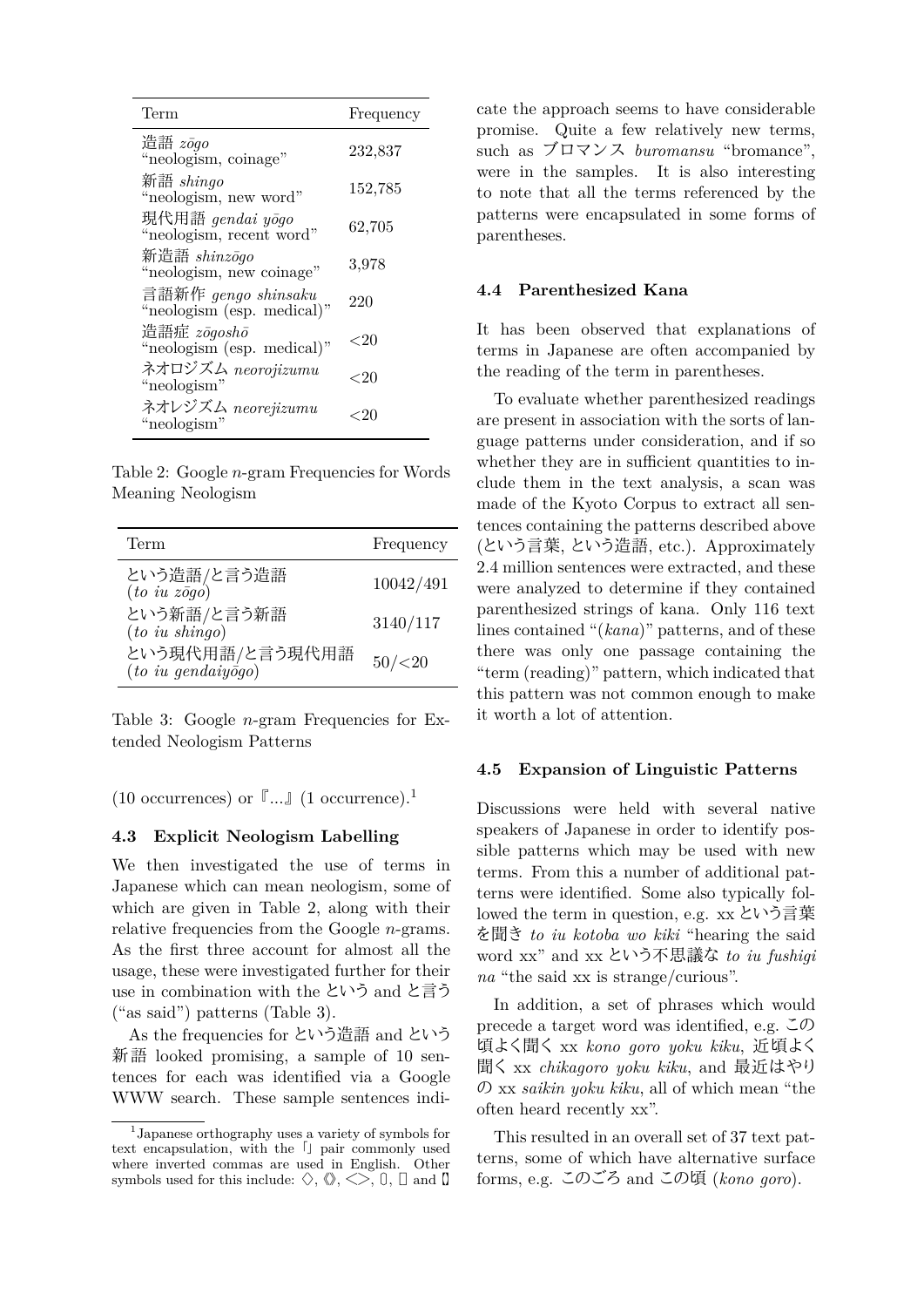### **4.6 Initial Evaluation of the Language Patterns**

The 37 text patterns were tested against the Kyoto WWW Corpus. For each pattern a sample of 20 sentences was examined in detail, with each sentence being classified into one of three groups: sentences which did not directly discuss any identifiable word or term (1); sentences which focussed on a word or term which is already established in one or more lexicons (2); and sentences which focussed on a word or term which is not in an accessible lexicon, and which warrants further investigation (3).

It was clear that some of the text patterns were quite effective in identifying text passages which focus on words or terms of interest, and in some cases the precision appeared to be quite high; in three of the sets of samples ( $\epsilon$ ) いう造語, という新語, という新しい言葉) all of the passages had such a focus, and in another five (という言葉を聞き, という言葉を耳に, とい う言葉が話題に, という言葉がはやって, という 流行語) 85% or more had that focus.

Around half of the sampled passages (349) were classified into Groups 2 and 3, and these were about evenly split between those where the target term was in parentheses (177) and those where it was not (172).

Overall the numbers of sentences extracted with the selected patterns only made up a very small proportion of the sentences in the Corpus. Of the approximately 500 million sentences the high precision patterns only extracted 2,600 sentences. When combined with lower precision patterns the numbers extracted came to about 280,000 (about 0.06%), and it was observed that most of these were from one pattern (という言葉).

## **5 Detailed Investigation**

From the original set of 37 patterns, a set of 18 were chosen for further experimentation. The selection process was to choose those patterns which had resulted in the higher proportion of Group 2/3 being detected in the sampling.

Excluded from the original set were three of the more commonly occurring patterns: と 言うのは/というのは、というと and という いみ/とい う意味. Although between them they accounted for about 80% of the of the sentence selections, they performed compara-

tively poorly in being associated with possibly useful terms. Of the chosen patterns と いうことば/という言葉 accounted for over 90% of the remaining extracted lines, and 最近は やりの/最近流行の/最近流行りの accounted for a further *∼*7%. Thus the overwhelming majority of remaining extractions come from two patterns. They are among the middleranking performers according to the sampling, and certainly cannot be ignored. While there are other patterns which performed considerably better in the sampling in terms of precision, the number of actual extractions associated with them is much lower.

## **5.1 Text Scanning and Target Term Extraction**

With over a billion lines of text to examine for the presence of the language patterns a reasonably fast searching technique is desirable. The possibility of training a machine learning model was considered, however since we are dealing with a constrained set of patterns a direct pattern-matching approach is clearly more appropriate. Also the nature of the patterns lends itself to a fast character-bycharacter search using a search tree. The patterns being used begin with only four different characters: こ, と, 近 and 最, and initially each character in a line of text only has to be compared with them to determine whether more of the tree is to be searched. Similarly at each level of the tree only a few characters typically need to be tested.

The 500 million lines in the Kyoto Corpus had 280,574 matches with these patterns, and the 870 million tweets had 130,310 matches. The hit rate for these patterns in Twitter is thus only about 30% that of the WWW text, which is probably indicative of both the brevity of many tweets, and possibly a very different text style for longer tweets.

From the extracted lines of text, it was necessary to isolate the target terms associated with the patterns. The approach taken was:

- a. divide the patterns into those where the target usually precedes the pattern (these always begin with という), and those where the target usually follows (the rest).
- b. detect and extract text which occurred in some form of parentheses before or after the pattern. The extraction was re-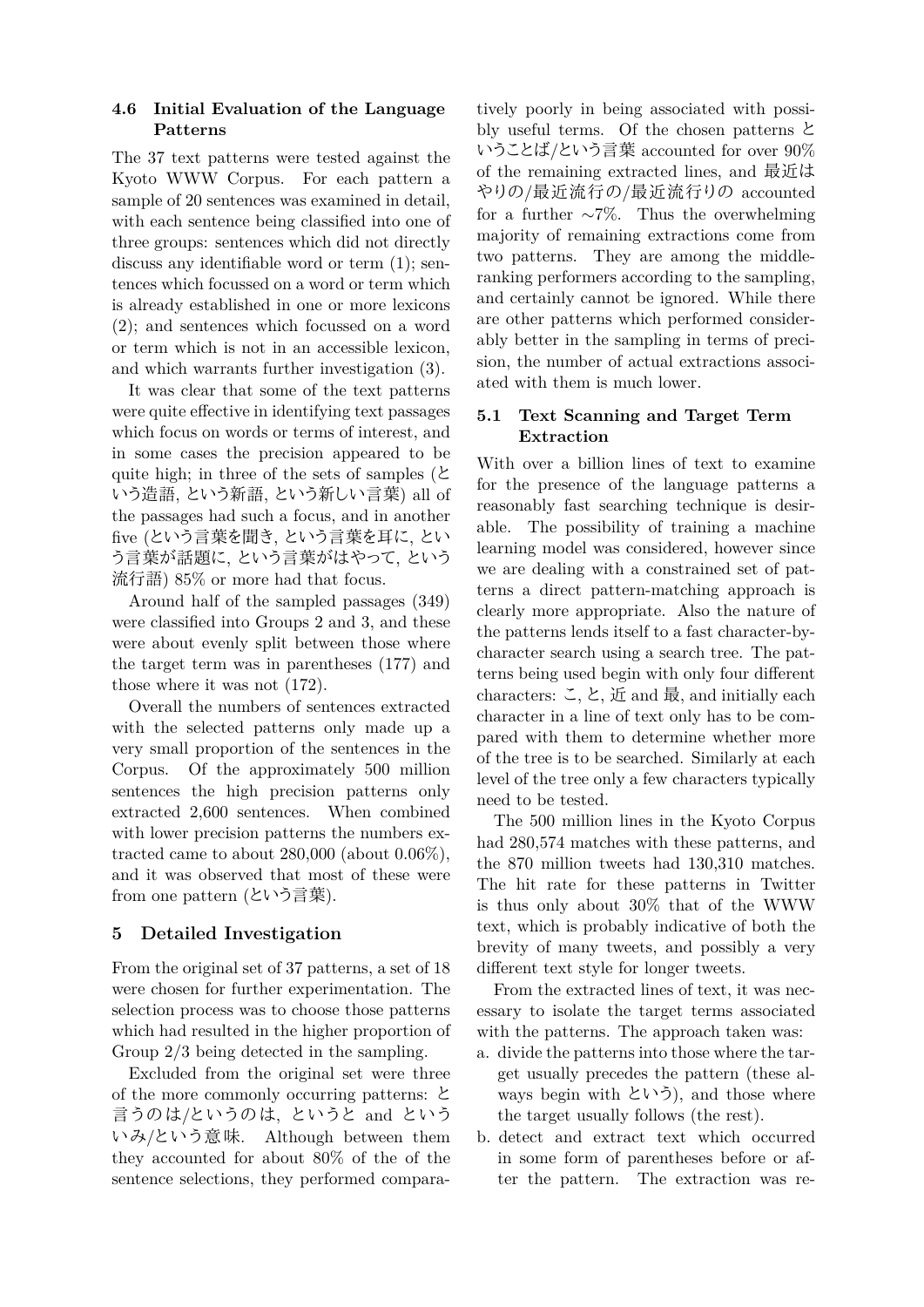stricted to parenthesized terms beginning 3 or fewer characters before or after the pattern. This margin was to allow for the occasional punctuation characters and words such as など *nado* "et cetera". Also it was clear that there were occasionally quite long strings of parenthesized text, typically quotations, which were not going to be considered valid lexical items, so the extraction was restricted to strings of up to 10 characters.

c. where there are no parenthesized target strings associated with the text patterns, it is necessary to attempt to extract target terms from the text preceding or following the patterns. Inspection of a number of passages indicated that most likely candidates were made up of combinations such as noun–noun, prefix–noun, noun–suffix, adverb–noun, adjective–noun, etc. and that a reasonable heuristic would be to collect morphemes until one which typically lies on the boundary of an expression, such as a particle or a verb, was encountered.

To implement this approach, the text following or preceding the pattern was passed through the *MeCab* morphological analyzer (Kudo et al., 2004; Kudo,  $2008$ )<sup>2</sup> operating with the Unidic morpheme lexicon (Den et al., 2007), and adjacent morphemes which met a limited set of part-of-speech (POS) attributes were aggregated

For each text collection the target term extraction as described above was run, the extracted terms were filtered against a large reference lexicon (as the aim of the investigation is to determine whether the method is extracting new or unrecorded terms), and the remaining unlexicalized extractions were sorted and aggregated to determine how often they occur. This is to enable evaluation of the hypothesis that more frequently-occurring terms are more likely to be potential lexical items. The numbers of target terms extracted from the text collections is shown in Table 4.

Some general observations that can be made about these extractions are:

a. the extractions comprise a very small proportion of the text in the two collections. The passages extracted from the WWW Corpus represent only 0.056% of the text and the ones from the Twitter collection only 0.015%.

- b. the ということば/という言葉 pattern is relatively much more common in the Kyoto Corpus (0.054%) than in the Twitter collection (0.013%). The 最近流行りの/etc. pattern is also more common in the Kyoto Corpus, but not to such a degree.
- c. the target terms are clearly less likely to be parenthesized in Twitter text, and also the target terms associated with という... patterns are more likely to be parenthesized than the others where the target follows the pattern.

## **6 Evaluation of Extracted Target Terms**

The extracted terms were then categorized according to the usefulness of the term as a lexical item. This involved examining the term both in the context of the text passage(s) in which it was detected, in other text passages such as those discovered from WWW searches, and in reference material such as glossaries which were not part of the reference lexicon. From this categorization codes were assigned to the terms as follows: (A) in the reference dictionary in different surface form, e.g. partially or fully in kana instead of kanji; (B) an inflected or variant form of existing entry; (C) definitely of interest as it has the potential to be a valid lexical item; (D) other, e.g. a phrase not of particular interest; (E) corrupted text.

Also recorded was whether the occurrences of the terms were parenthesized or not, and which pattern(s) generated the extraction. (This was done for the "C" terms.)

### **6.1 WWW Corpus**

Of the 234,733 terms extracted from this Corpus, 68,644 were not in the reference lexicon. Of these 52,277 were terms that occurred only once, and the remainder occurred multiple times (the maximum was 55 times).

A detailed analysis of 120 terms was carried out as follows: the most common 50 terms (13–55 occurrences), a sample of 20 terms which occurred 5 times each, and a sample of 50 terms which occurred once each. The categorization of the terms is shown in Table 5.

 $^{2}$ http://taku $910$ .github.io/mecab/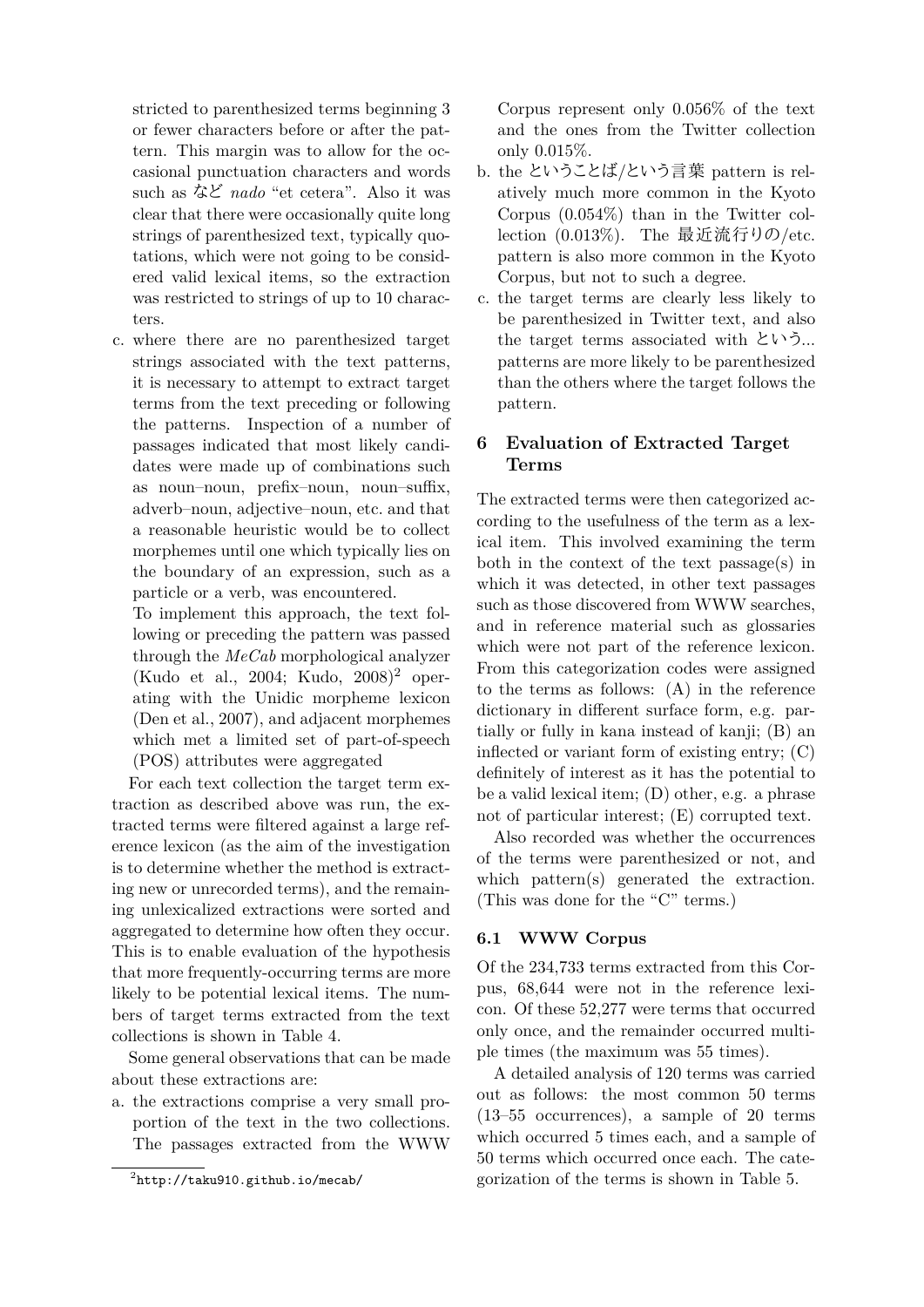| Source                          | Total lines | Extractions<br>(Paren.) | Extractions<br>(Non-paren.) | None<br>extracted |
|---------------------------------|-------------|-------------------------|-----------------------------|-------------------|
| WWW Corpus<br>(all patterns)    | 280574      | 124371                  | 110362                      | 45841             |
| Twitter<br>(all patterns)       | 130310      | 37083                   | 71995                       | 21232             |
| <b>WWW Corpus</b><br>(という言葉)    | 270553      | 122727                  | 103111                      | 44715             |
| Twitter<br>(という言葉)              | 119871      | 36074                   | 64254                       | 19543             |
| <b>WWW Corpus</b><br>(最近流行りの)   | 6711        | 573                     | 5653                        | 485               |
| Twitter<br>(最近流行りの)             | 7635        | 314                     | 6530                        | 791               |
| <b>WWW</b> Corpus<br>(the rest) | 3310        | 1071                    | 1598                        | 641               |
| Twitter<br>(the rest)           | 2805        | 696                     | 1211                        | 898               |

Table 4: Target Term Extraction Counts

| Category Top 50 |    | 5 Times<br>(20) | Once<br>(50) |
|-----------------|----|-----------------|--------------|
| A               | 15 | 2               |              |
| В               | 6  | 6               | 1            |
| $\rm C$         | 18 | 10              | 3            |
| D               | 8  | $\overline{2}$  | 46           |
| F,              | 3  |                 |              |

Table 5: Categorizations of Extracted Text — WWW Corpus

Some examples of the extractions are:

(A) がんばれ *ganbare*: *kana* form of 頑張れ "go for it!"

(A) ガイジン *gaijin*: *katakana* form of 外人 "foreigner"

(B) 愛している *aishiteiru*: from the verb 愛す る and meaning "to be in love"

- (B) 感動した *kandōshite* past tense of 感動 する "to be moved"
- (C) ゲ ー ム性 *gēmusei* "quality of a video game; game rating"

(C) 共 創 *kyōsō* "growing together; joint development"

(D) シンプルイズベスト *shinpuru izu besuto* ("Simple Is Best": pop song name)

The relatively high proportion of "C" terms in the multiply-occurring sets (36–50%) is interesting. It might seem intuitively obvious that more commonly used or discussed terms would be more likely to be potential lexical items, but it could well not have been the case. More sampling of the 2, 3 and 4 batches may be appropriate, but it seems clear that multiple occurrences of a term, at least among the terms extracted here, is a signal of its likelihood to be of interest.

### **6.2 Significance of Multiple Occurrences**

It was noted that the three singly-occurring C extractions in Table 5 all had reasonably high counts of occurrences in the *n*-gram Corpus (258–473). That raises the question of whether the number of Corpus occurrences is linked or correlated to the usefulness of extracted terms. To test this a sample of 10 of the singly-occurring "D" terms was checked to determine the number of occurrences in the Corpus. 6 of these occurred fewer than 10 times and the others occurred 39, 52, 62 and 1,561 times respectively. Also checked were the Corpus counts of the 8 "D" terms in the "top 50" set. While they varied, they were noticeably lower than the "C" counts. This seems to indi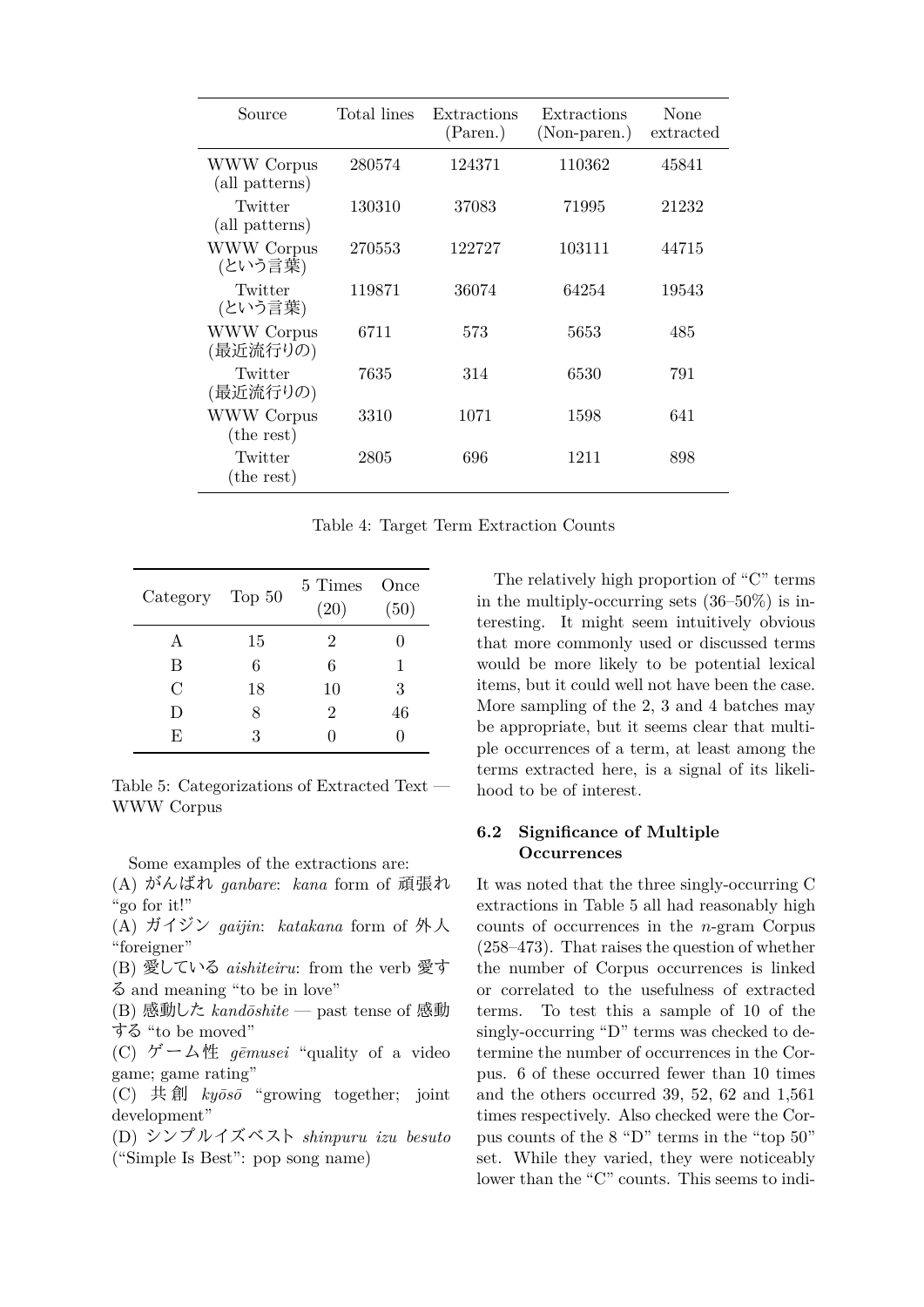cate support for a (quite reasonable) hypothesis that low overall occurrence counts are related to the usefulness of extracted terms.

As a further test of this hypothesis, a set of 2,000 of the singly-extracted terms was chosen and their overall counts in the Corpus established. About 160 of these (8%) each occurred 400 or more times. Examination of a sample of 20 of these more commonly occurring terms resulted in the following category counts: B: 1, C: 14, D: 6.

This is a very different outcome to that shown by the randomly selected singlyextracted terms, and it seems likely that a high extraction count and/or a high overall Corpus count are good indicators that an extracted term has has a chance of being a term of interest. The overall Corpus count of a term may not be a particularly useful metric as it would be difficult to obtain in a general harvesting process. They are only available with the Kyoto WWW Corpus because an *n*-gram corpus and associated utility software are available. However a useful corpus count could well be taken from a different comprehensive corpus such as the Google *n*-gram Corpus.

### **6.3 Twitter Data**

A similar analysis was carried out on the text of 2014/15 Twitter data. Some additional analysis was carried out on two aspects of this data: where the text passages were identified as "re-tweets" these were aggregated and a separate investigation made of the term to see if occurrence within a re-tweet was any different to other target terms in terms of usefulness; and since the Twitter text was associated with specific dates, an analysis was made to determine if identified terms were clustered and if so whether this was associated with greater usefulness.

#### **6.4 Re-tweets**

The fact that Twitter text contains "retweets", i.e. messages repeated by Twitter users to their followers, raises a number of issues in terms of the analysis of the text. On the one hand the re-tweeting can seriously distort any analysis which attempts to use frequency information with regard to such things as extracted terms (Lu et al., 2014). On the other hand the fact that a passage is being re-

layed by Twitter users may in itself be useful in the analysis of the passage.

The actual identification of re-tweets has proved to be a significant problem as we observed that often the users make minor amendments before sending the message as though it were new; often such relays of modified tweets outnumbered the formal re-tweets.

### **6.5 Analysis of Re-tweets**

The terms extracted from re-tweets were aggregated and ranked according to the numbers of times the tweet was repeated in order to see if greater repetition was associated with the usefulness of the extracted term. Samples of terms from the over 100 repetitions, 10 to 99 repetitions and 5 repetitions groups were selected and examined. From this examination it was concluded that the occurrence of extracted terms in re-tweets was not a strong indication of usefulness.

A similar investigation was made of a sample of multiply-occurring terms that were not in re-tweets, and as with the investigation of the extractions from the WWW Corpus discussed above, it does appear that the number of times a term is extracted is correlated with the likelihood it is of interest.

As with the WWW Corpus terms, a sample of singly-occurring terms was checked against an *n*-gram corpus, in this case the Google *n*-gram Corpus. A selection of 2,000 singly-extracted candidate terms was matched against the Corpus and a sample of 20 of the higher-ranking terms was evaluated. The results were 7 terms ranked as A or B, 5 as C and 8 as D. While this is only a small sample, it does seem to indicate that a high count in an *n*-gram Corpus indicates a greater likelihood that a term is of interest.

#### **6.6 Classification of Names**

In contrast to the terms identified in the WWW Corpus, a significant proportion of the terms extracted from Twitter text were names, e.g. *anime* characters, Pokemon characters, singers, etc. In hindsight there probably should have been a category for them, as they have been treated as "D" (not of interest). The fact they are being collected is an indication of the efficacy of the approach.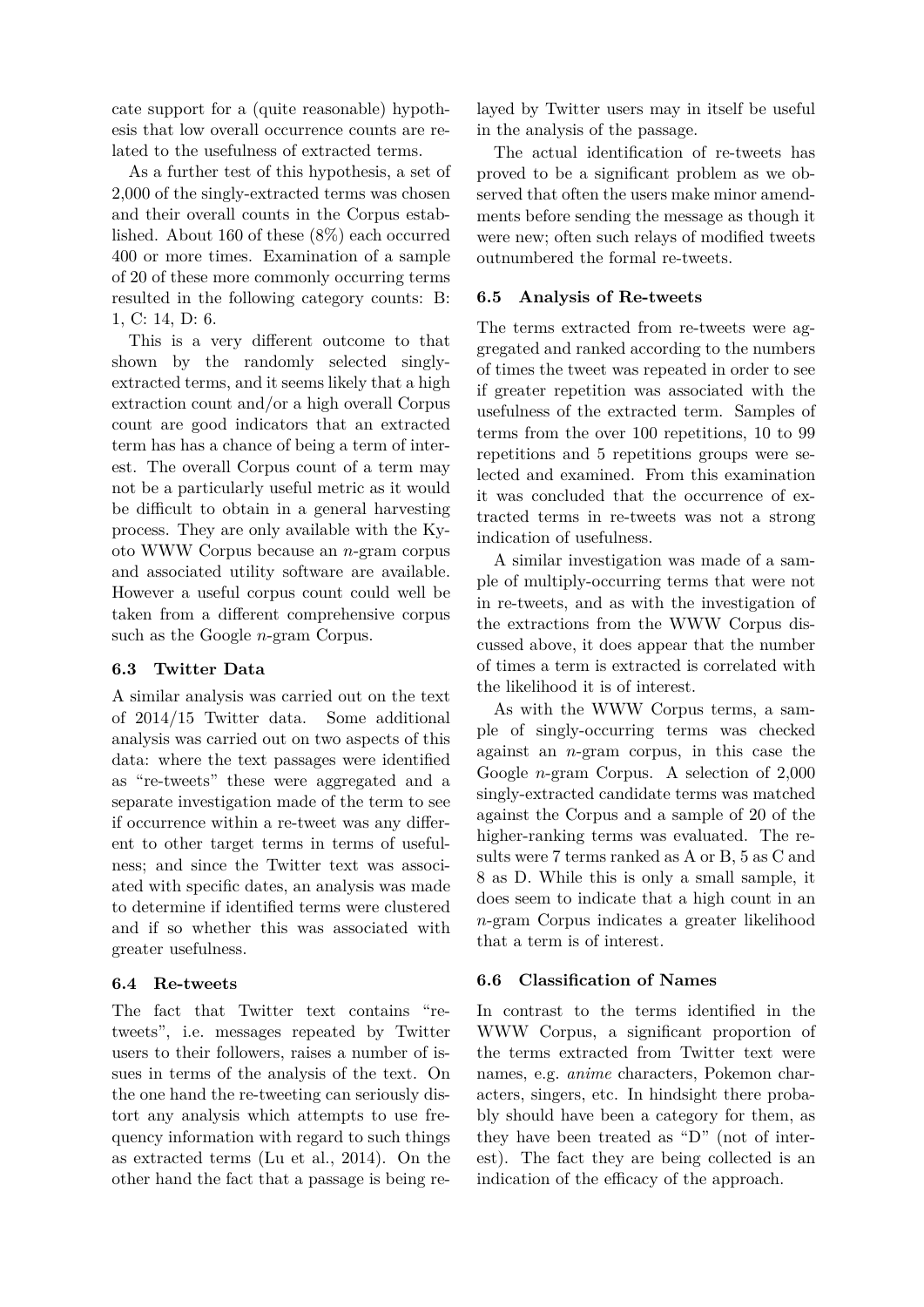### **6.7 Issue of Parenthesized Terms**

As previously described, the method for extracting possible terms involves either collecting a string of text in parentheses associated with the pattern, or collecting a string of morphemes with restricted POSs associated with the pattern. It is worth examining the relative outcomes of these two approaches to determine if there is a qualitative difference.

Of the approximately 27,000 potential terms extracted from the Twitter text, 12,650 were parenthesized and 14,348 were not parenthesized. Samples were selected from the two groups of terms and examined in detail. From this it was determined that there is no clear domination of one approach over the other.

### **6.8 Burstiness**

As the Twitter texts have dates in their metadata it was possible to examine whether multiple occurrences were in bursts, and whether this might be associated with greater or lesser relevance. A sample of ten non-re-tweet multiply-occurring extractions ranging from 16 to 48 occurrences was examined. Of the 10, 3 were clustered into a relatively short period, e.g. a few days, and the other 7 were spread over the whole period of the data. From this is does not appear that clustered multiple occurrences of candidate terms have any particular advantages. The clustering may indicate a degree of topicality of a term, although it may lead to focus on an ephemeral term, when a greater spread of usage over time may indicate more general usage.

### **7 Precision and Recall**

The establishment of precision and recall metrics in this area poses an interesting challenge. In terms of precision the testing reported above indicates that some patterns, e.g. という造語/という新語, are likely to result in fairly high levels, however if they result in a relatively small number of lexical items being collected it is of limited use in lexicon building. Casting a wider net and being prepared to sift results is probably a better course.

In terms of measuring recall the typical approach would be to identify how many termsof-interest there are in a corpus, and test how often they are identified by the extraction method. To probe this issue the 10 candidate terms examined in Section 6.8 above were tested to see how often they occurred in the text, both in and out of the extraction patterns.

In 8 of the 10 terms over half of the occurrences in the Twitter text had been identified, and in three cases over 95% were identified. The proportions identified in the WWW Corpus were noticeably lower.

### **8 Discussion and Conclusions**

From the investigations described above, a number of conclusions can be drawn and observations made about the techniques being investigated. Among them are:

- a. it is clear that the technique is quite effective in highlighting terms suitable for further investigation, as it identifies candidates that are often very worthy of detailed examination and subsequent lexicalization.
- b. it is interesting and not a little frustrating that after all the early work in identifying useful text patterns for identifying possible terms, the outcome has been so totally dominated by two patterns, to the extent that the others may as well be ignored. Several of the other text patterns have demonstrably better precision, but their recall of useful terms is so low as to make them of little use in a practical harvesting exercise. (That is no reason, of course, to exclude them as they add little overhead to process and at the margin can improve the outcome.)
- c. the technique can clearly be enhanced by association with an *n*-gram corpus with frequency counts. A term, particularly one which has not been extracted often, is much more likely to be a useful candidate if it has a high *n*-gram count.
- d. at present we have no real indication of the recall of the techniques being investigated. Objective analysis of recall would be a major task and best left for further work.
- e. one could envisage this technique being attached to something like a Twitter feed, and passing extracted candidate terms through a frequency and *n*-gram analysis, and ultimately on to lexicographers for analysis.